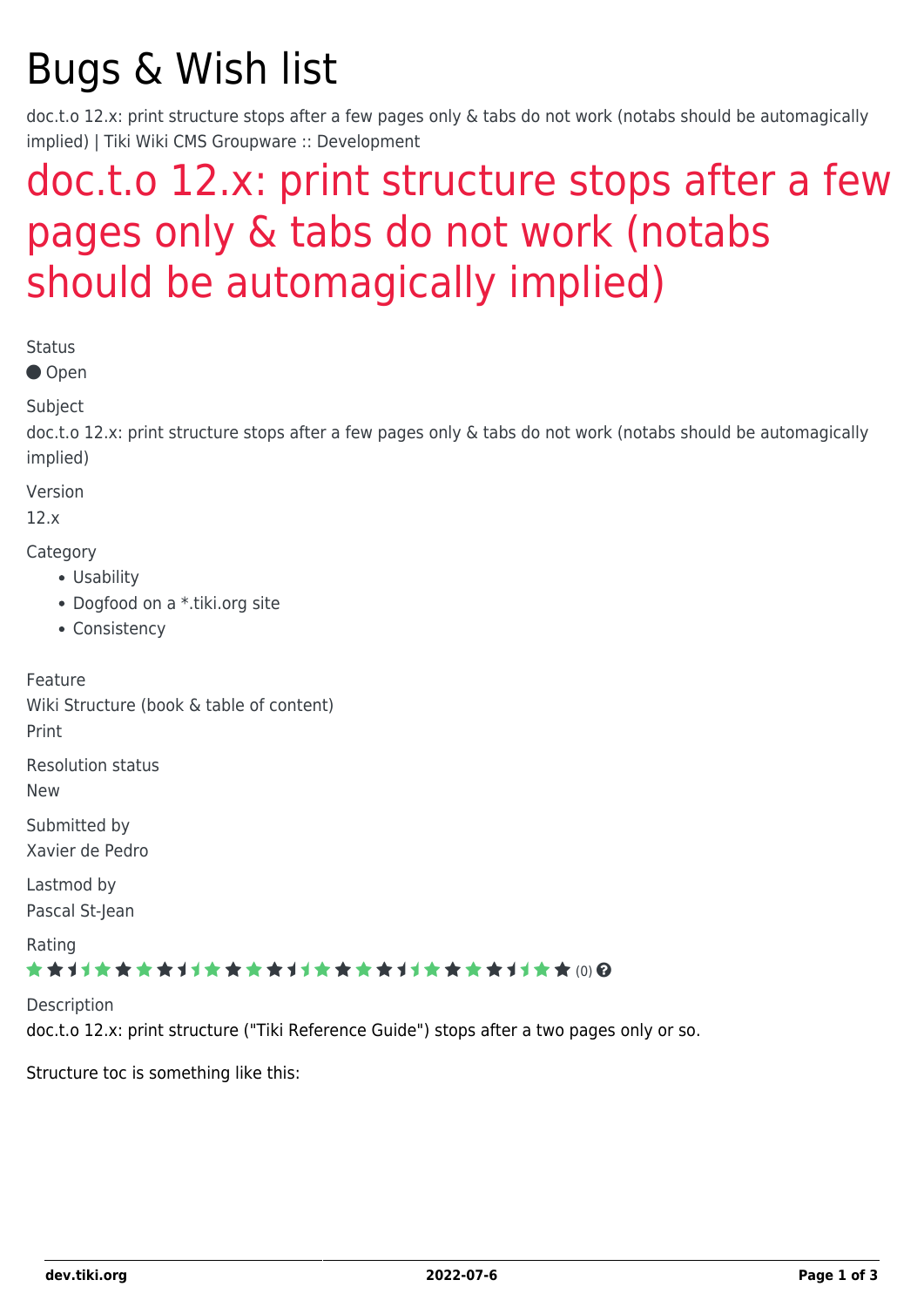```
Admin Home
General Admin
  General Preferences
  General Settings
  ...
...
```
and page General Preferences is the last one shown. Url was like [this one](https://doc.tiki.org/tiki-print_multi_pages.php?printstructures=%255B%25223610%2522%255D&find=&print=Print)

In addition, tabs in the shown pages do not work. Maybe because js comes loaded at the end, and page didn't finish loading?

In any case, the best option for tabs in multiprint is that the notabs option should be automagically implied when doing a multiprint.

Importance 8 Priority 40 Demonstrate Bug (Tiki 19+) Please demonstrate your bug on show2.tikiwiki.org Version: trunk ▼ [Create show2.tikiwiki.org instance](#page--1-0) Ticket ID 4917 Created Wednesday 13 November, 2013 11:23:16 GMT-0000 by Xavier de Pedro LastModif

Thursday 14 November, 2013 02:47:20 GMT-0000

### Comments

## Attachments

| filename                     | created | hits | comment | version | filetype |  |
|------------------------------|---------|------|---------|---------|----------|--|
| No attachments for this item |         |      |         |         |          |  |
|                              |         |      |         |         |          |  |
|                              |         |      |         |         |          |  |

The original document is available at